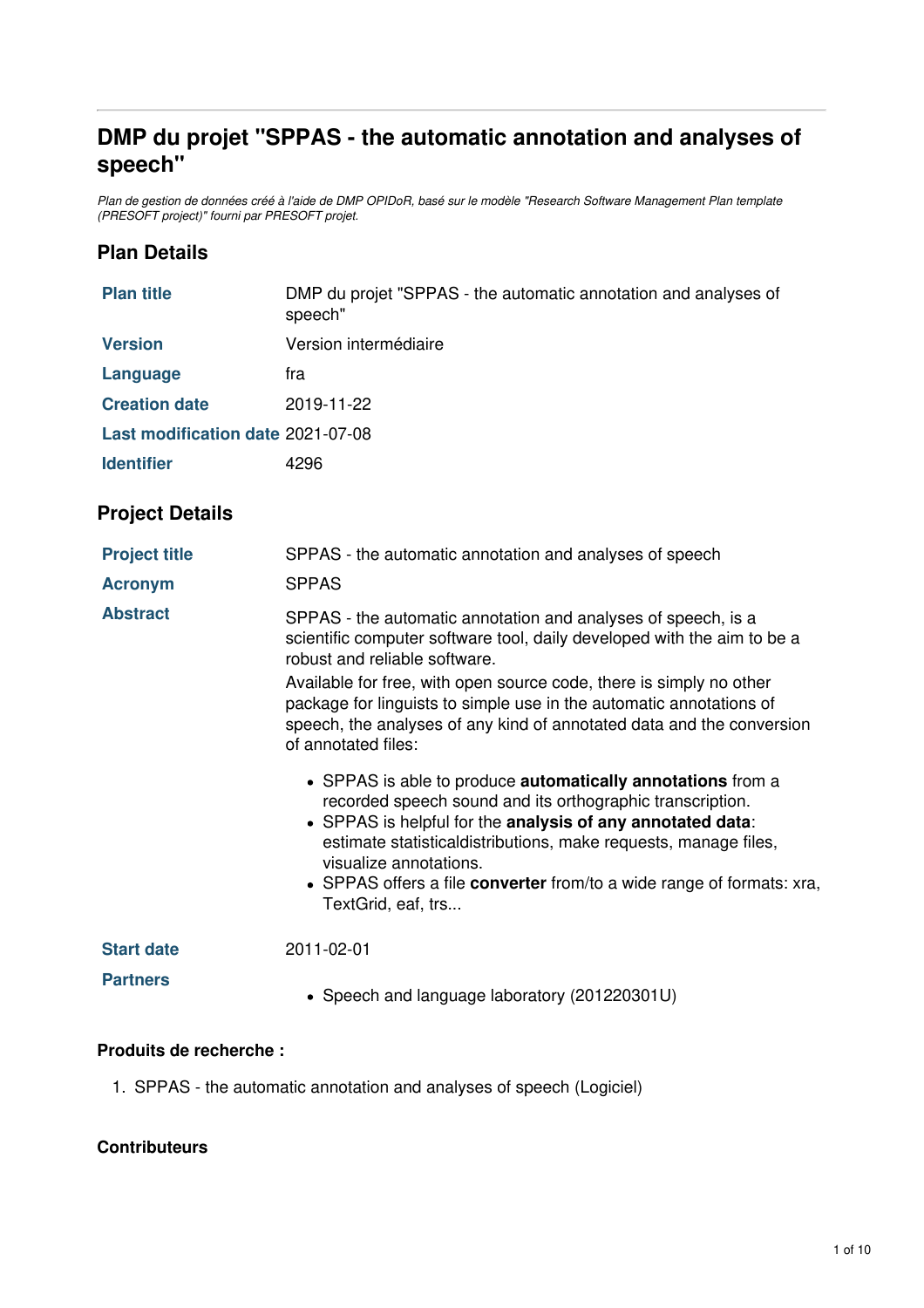| <b>Nom</b>           | <b>Affiliation</b> | <b>Rôles</b>                                                                                                   |
|----------------------|--------------------|----------------------------------------------------------------------------------------------------------------|
| <b>Brigitte Bigi</b> |                    | • Coordinateur du projet<br>• Personne contact pour les données<br>• Responsable du plan de gestion de données |

Droits d'auteur :

Le(s) créateur(s) de ce plan accepte(nt) que tout ou partie de texte de ce plan soit réutilisé et personnalisé si nécessaire pour un autre plan. Vous n'avez pas besoin de citer le(s) créateur(s) en tant que source. L'utilisation de toute partie de texte de ce plan n'implique pas que le(s) créateur(s) soutien(nen)t ou aient une quelconque relation avec votre projet ou votre soumission.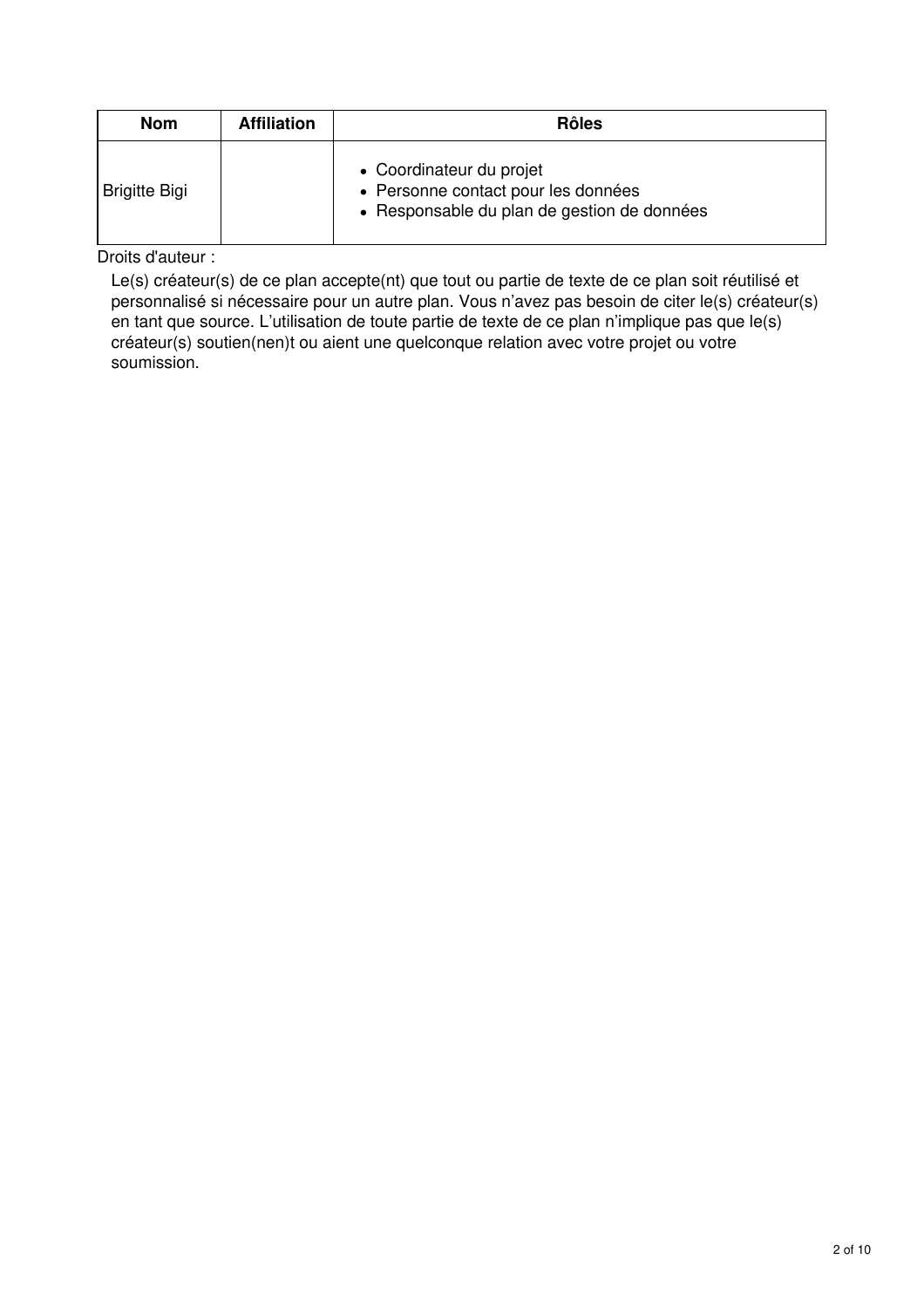# **DMP du projet "SPPAS - the automatic annotation and analyses of speech"**

#### **1. Metadata**

SPPAS - the automatic annotation and analyses of speech

SPPAS is a Research Solftawe useful in the automatic annotations of speech, the analyses of any kind of annotated data and the conversion of annotated files.

<http://www.sppas.org/>

<https://sourceforge.net/projects/sppas>

contact@sppas.org develop@sppas.org

Laboratoire Parole et Langage, UMR7309, Aix-en-Provence, France

Brigitte Bigi, CNRS

Question sans réponse.

Question sans réponse.

source code : GNU GPL v3.0 or later ; documentations : GFDL version 1.3 ; resources et samples : Creative Commons Attribution-NonCommercial-ShareAlike 4.0 International

**1.2 Computer sciences** (1.2.2 Artificial Intelligence) 6.2.3 Linguistics

Artificial Intelligence, Speech technologies, Automatic annotation, Automatic analysis, Interoperability,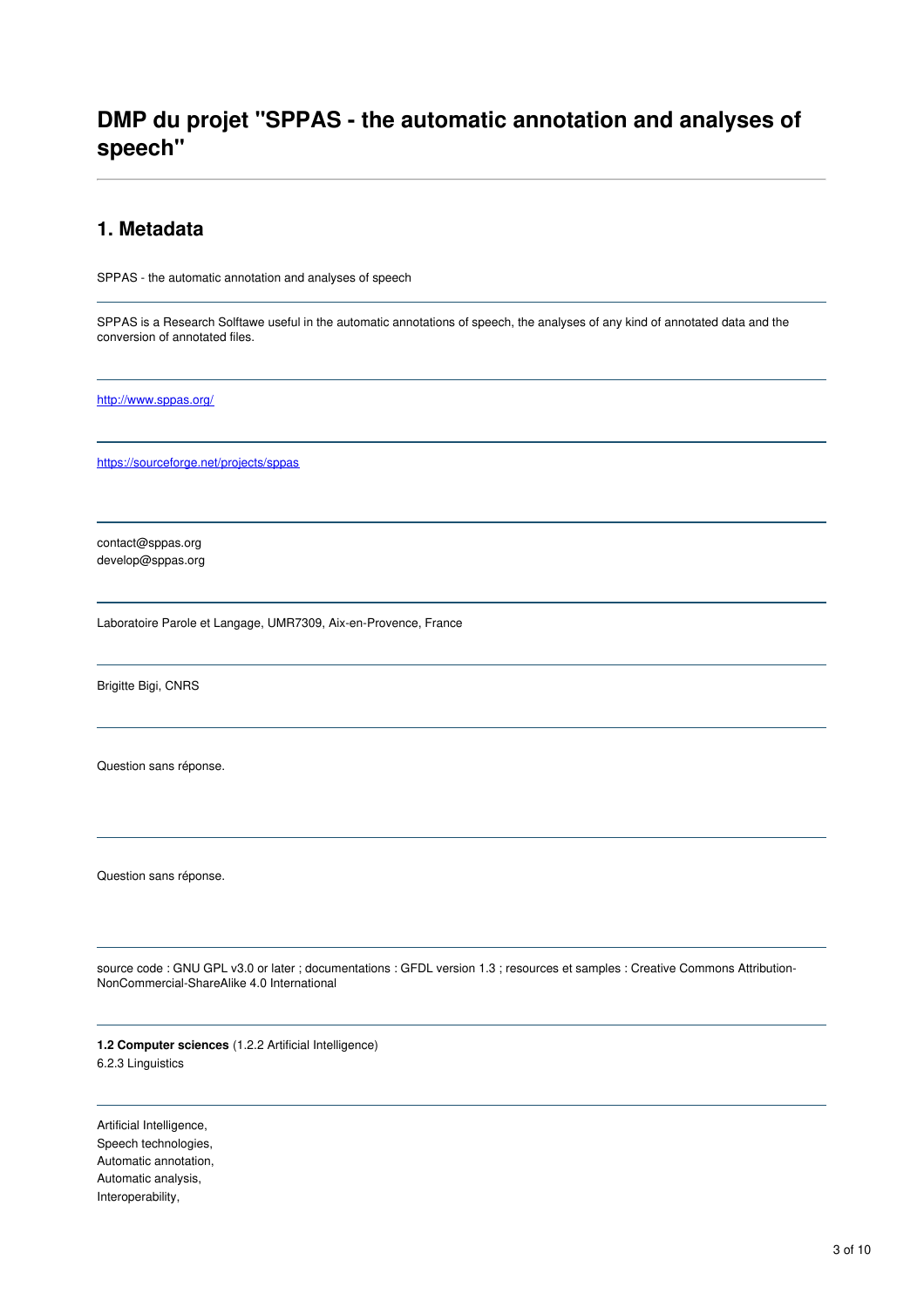Multimodality, Speech, Audio, Video Corpus linguistics

Question sans réponse.

Question sans réponse.

## **2.1 Software context: History**

Question sans réponse.

Question sans réponse.

Question sans réponse.

Required: Python, Optional: WxPython, Julius CSR engine, OpenCV-contrib, simpleaudio, gstreamer

Question sans réponse.

Question sans réponse.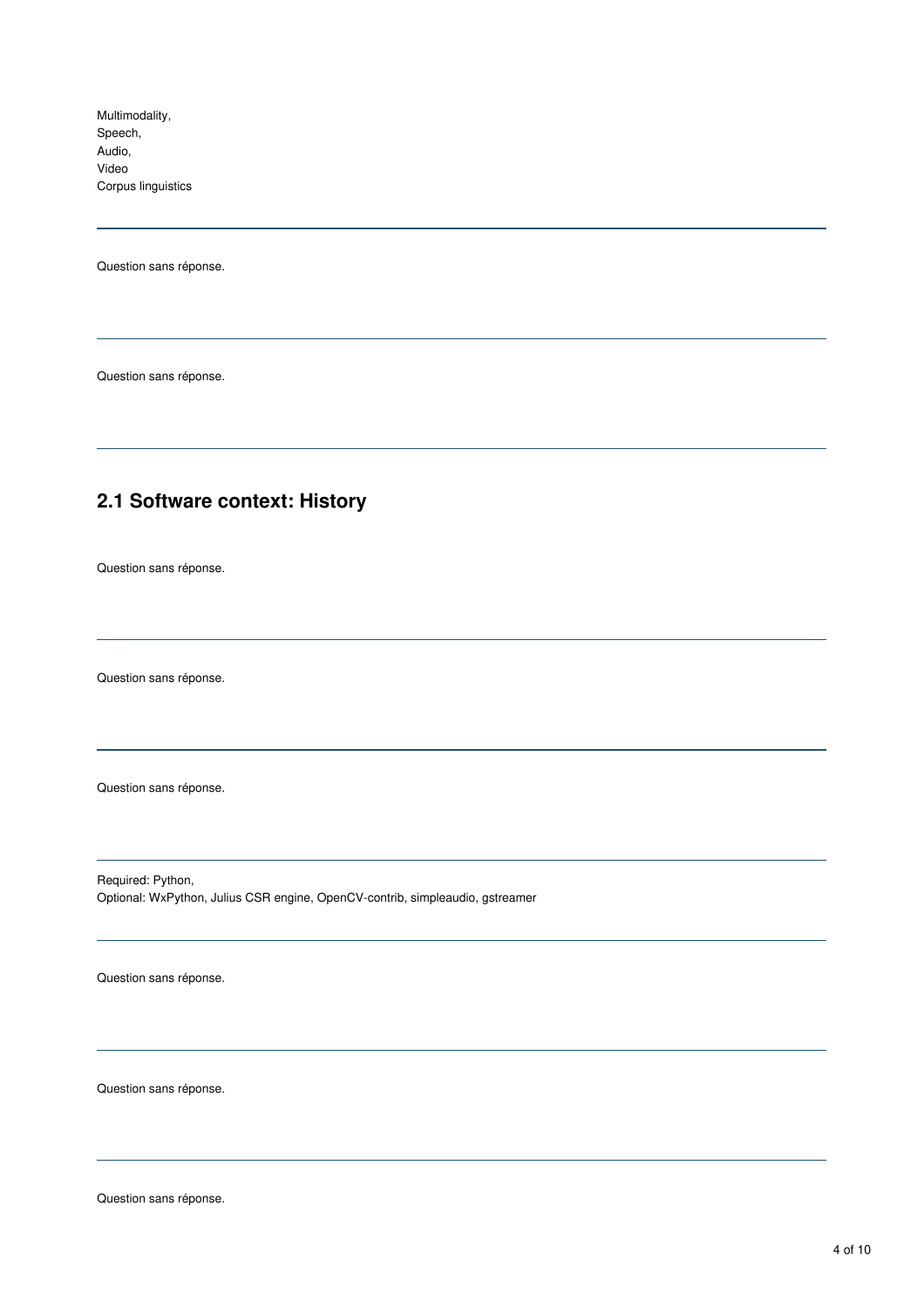**The main reference:**

*Brigitte Bigi (2015).* **SPPAS - Multi-lingual Approaches to the Automatic Annotation of Speech** . In "the Phonetician" - International Society of Phonetic Sciences, ISSN 0741-6164, Number 111-112 / 2015-I-II, pages 54-69. Get it [>>>](http://www.isphs.org/Phonetician/Phonetician_111-112.pdf#page=54) Other references are available in the "References" chapter of the documentation.

Question sans réponse.

#### **2.2 Software context: Project(s) related to the software**

Question sans réponse.

## **2.3 Software context: Legal issues and distribution policy**

Copyright (C) 2011-2019 Brigitte Bigi

Copyright (C) 2011-2021 Brigitte Bigi Laboratoire Parole et Langage, Aix-en-Provence, France

Question sans réponse.

SPPAS source code is distributed under the terms of the GNU [GENERAL](https://www.gnu.org/licenses/gpl-3.0.en.html) PUBLIC LICENSE v3. Linguistic resources of SPPAS are either distributed:

under the terms of the "GNU GENERAL PUBLIC LICENSE, v3", or

on the terms of the "Creative Commons Attribution-NonCommercial-ShareAlike 4.0 International Public License".

See the chapter 4 of the documentation for details about individual license of the proposed resources.

Since the beginning, the code is OPEN SOURCE. It is available on source forge: https://git.code.sf.net/p/sppas/code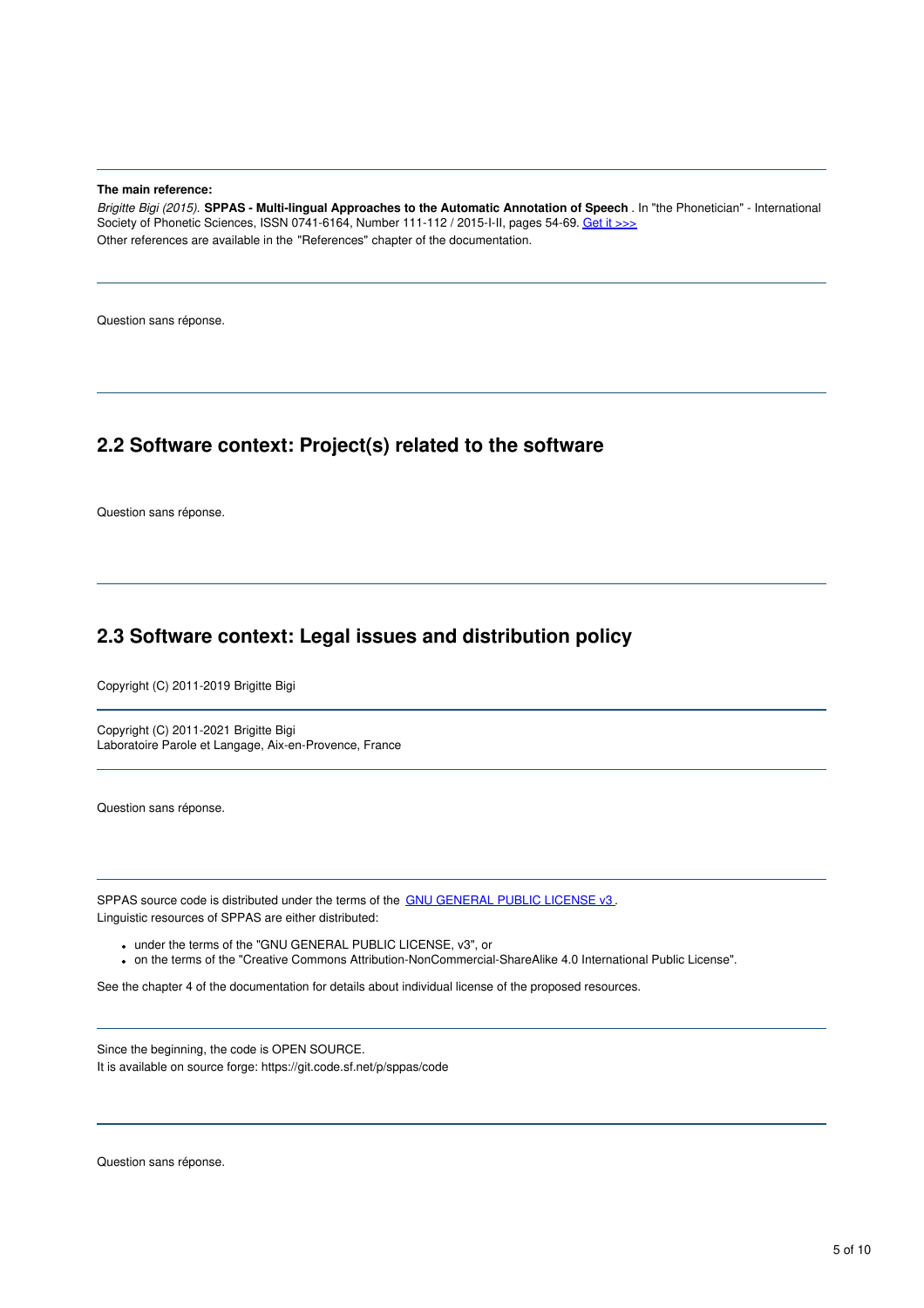## **3.1 Software features: Scientific goals**

SPPAS - the automatic annotation and analyses of speech, is a scientific computer software tool, daily developed with the aim to be a robust and reliable software. Available for free, with open source code, there is simply no other package for linguists to simple use in the automatic annotations of speech, the analyses of any kind of annotated data and the conversion of annotated files. [http://www.sppas.org/documentation\\_01\\_introduction.html](http://www.sppas.org/documentation_01_introduction.html)

## **3.2 Software features: Usage and distribution objectives**

2011-2040

<http://www.sppas.org/features.html>

SPPAS is a Research Software mainly dedicated to researchers in Corpus Linguistics.

http://www.sppas.org/tutorial.html

http://www.sppas.org/download.html http://www.sppas.org/documentation\_07\_references.html

Question sans réponse.

Question sans réponse.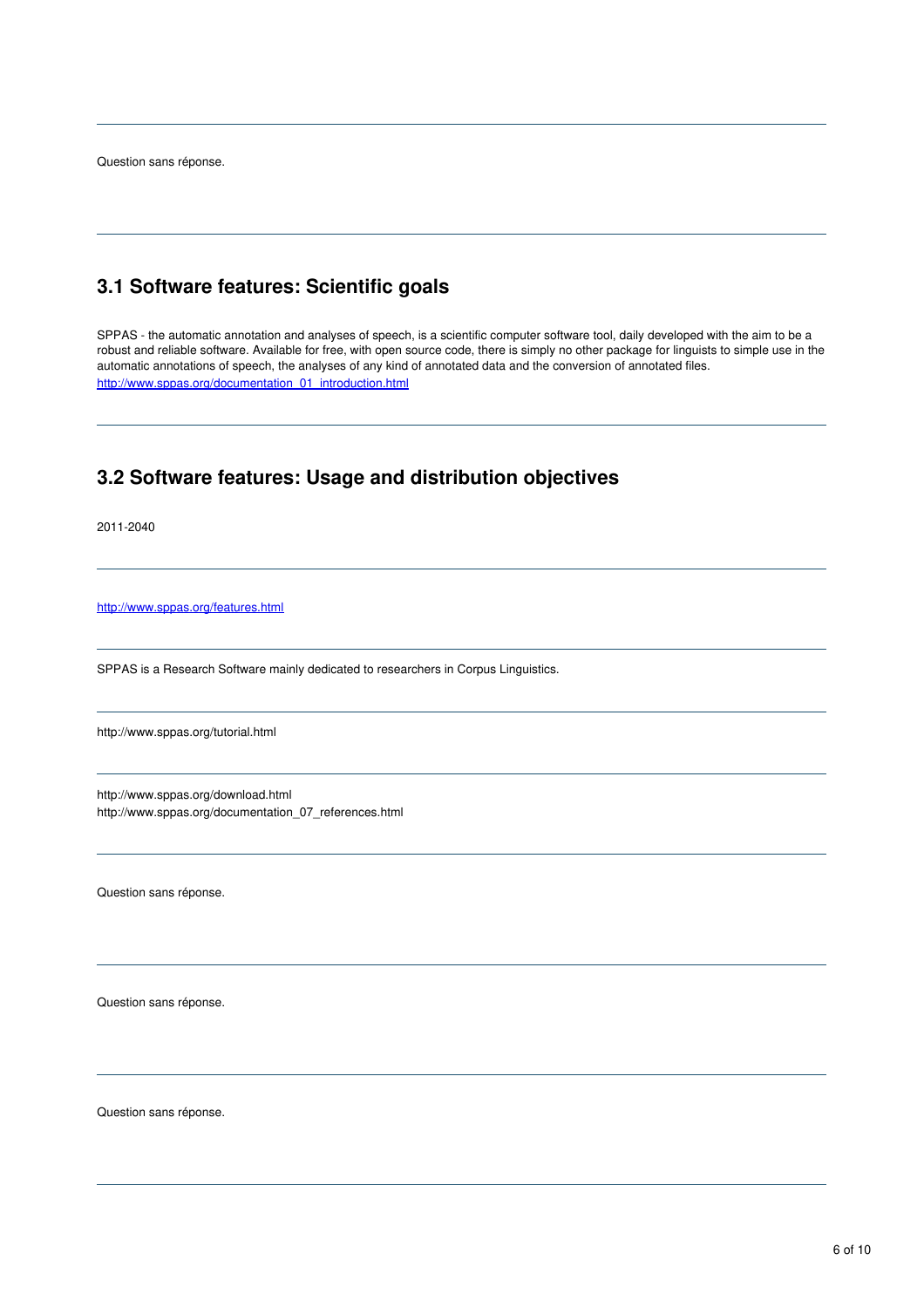## **3.3 Software features: Technical features**

Question sans réponse.

Question sans réponse.

Question sans réponse.

http://www.sppas.org/documentation.html

PEP8 PEP257

# **4. Team organisation**

Governance: Brigitte Bigi, LPL

Question sans réponse.

Team: Brigitte Bigi, LPL

All roles: Brigitte Bigi, LPL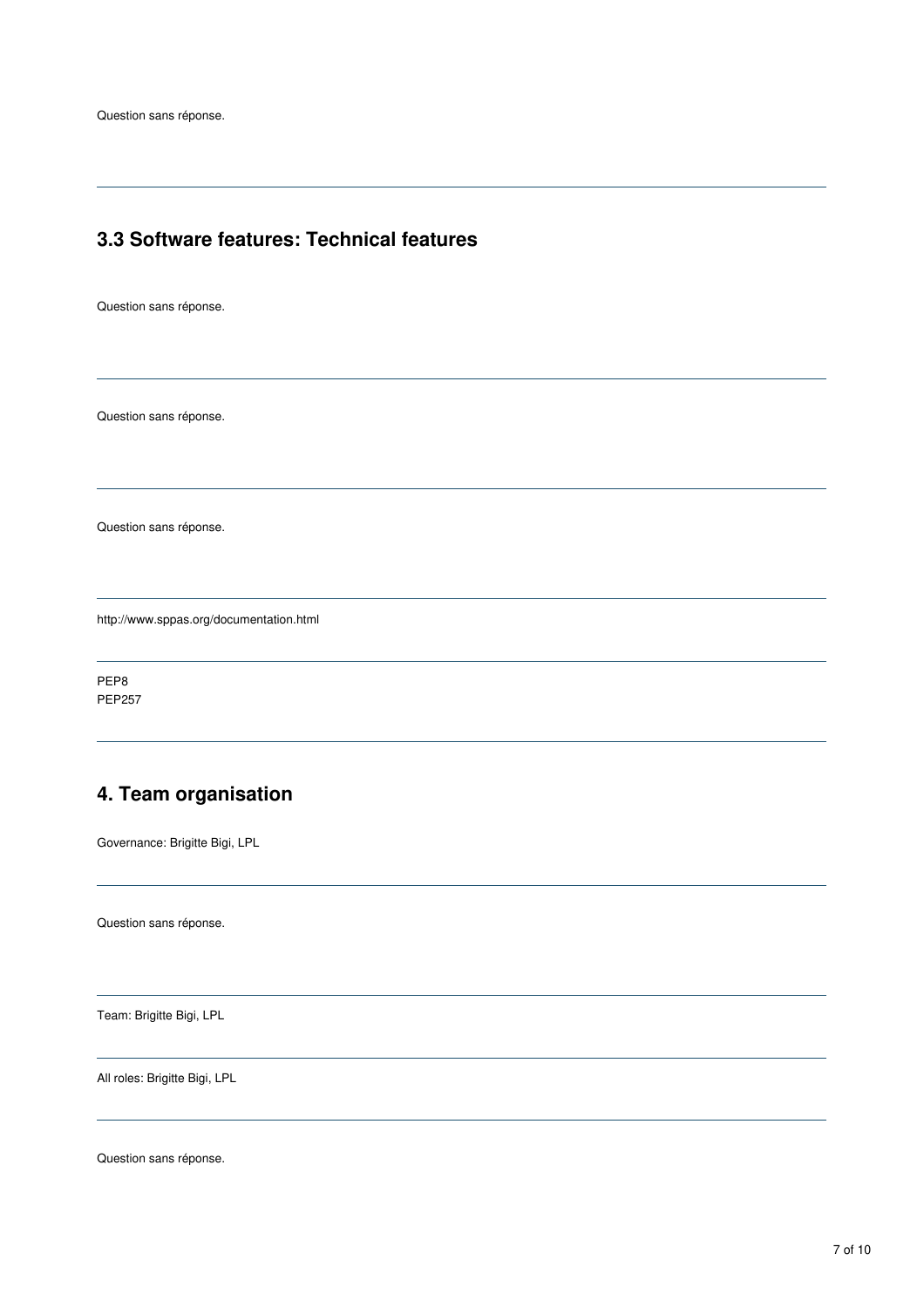Question sans réponse.

## **5. Development organisation**

Development team: http://www2.lpl-aix.fr/~bigi/

Question sans réponse.

SourceForge + git

Question sans réponse.

unittests in packages

Question sans réponse.

Question sans réponse.

documentation is made of markdown files, and updated for each release. Generated in html and in PDF with pandoc tool.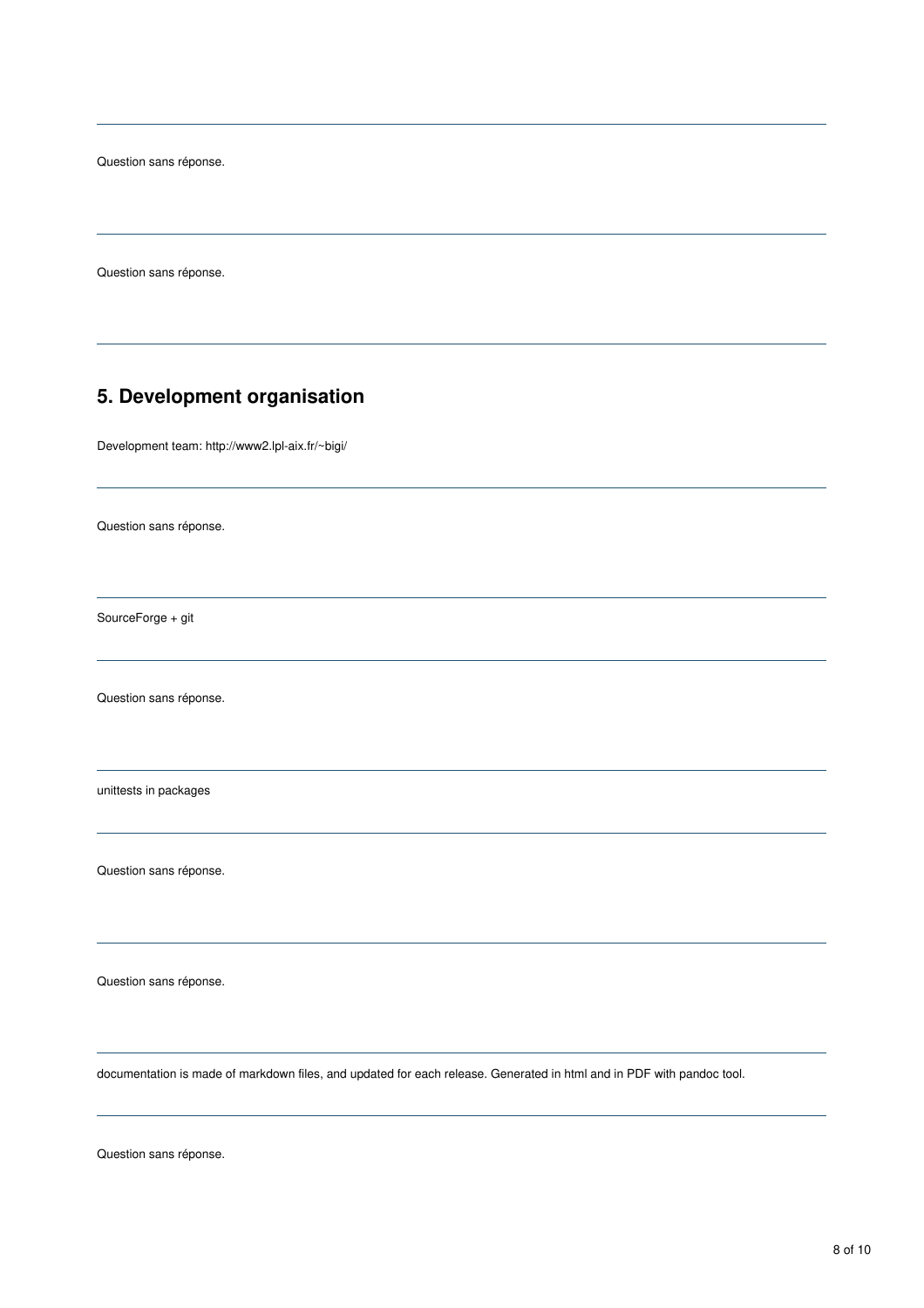## **6. Distribution organisation**

<https://sourceforge.net/projects/sppas>

<https://archive.softwareheritage.org/swh:1:rev:18e6d46410bafbab05c748365df3a29ad96b6755>

#### **The main reference:**

*Brigitte Bigi (2015).* **SPPAS - Multi-lingual Approaches to the Automatic Annotation of Speech** . In "the Phonetician" - International Society of Phonetic Sciences, ISSN 0741-6164, Number 111-112 / 2015-I-II, pages 54-69. Get it [>>>](http://www.isphs.org/Phonetician/Phonetician_111-112.pdf#page=54)

Other references are available in the "References" chapter of the documentation.

Other projects and references using SPPAS are available in the "References" chapter of the documentation.

Question sans réponse.

<http://www.sppas.org/events.html>

Question sans réponse.

contact@sppas.org

<http://www.sppas.org/analytics/>

#### **7. SMP management**

Brigitte Bigi